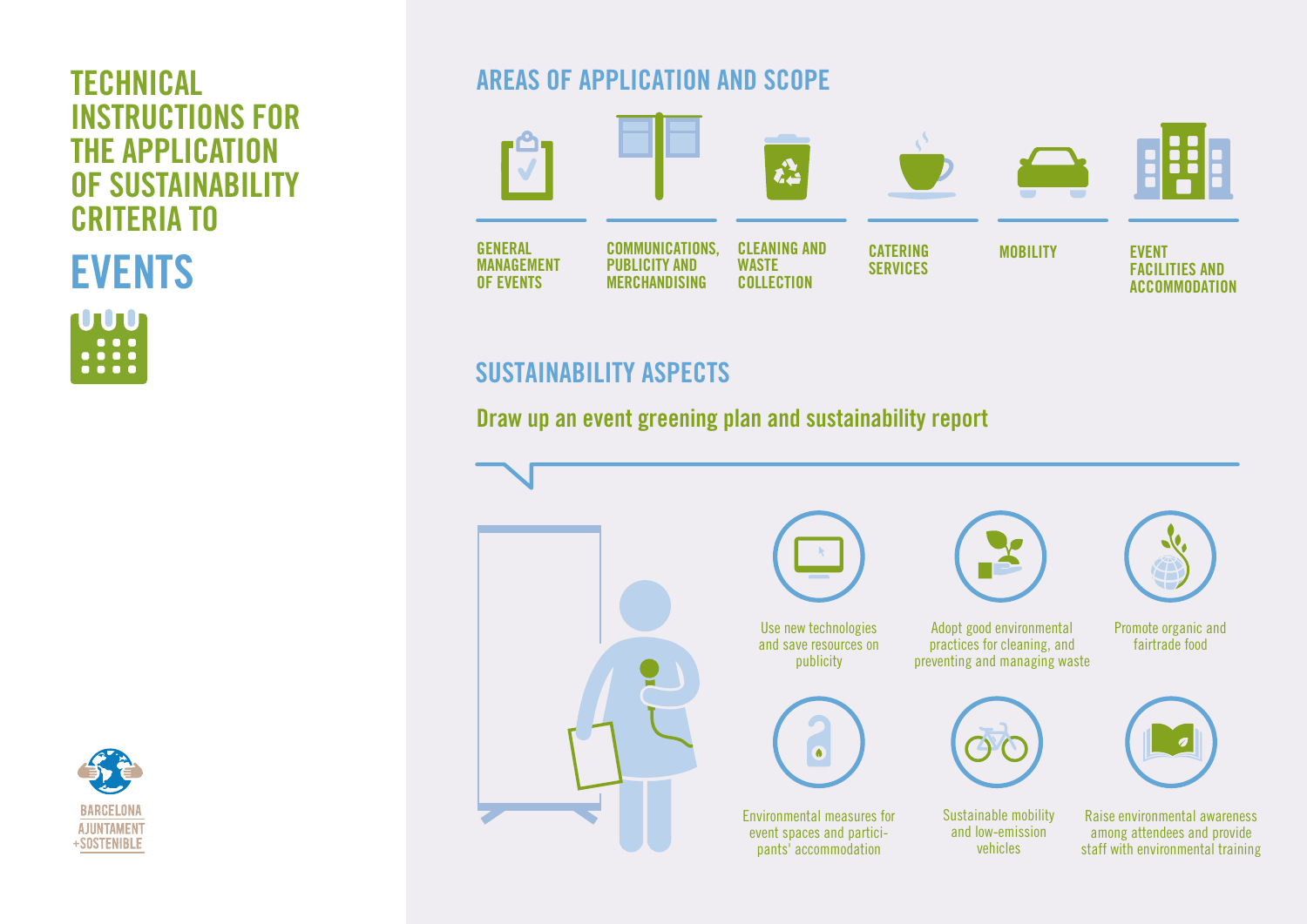

## TECHNICAL INSTRUCTIONS FOR THE APPLICATION OF SUSTAINABILITY CRITERIA TO EVENTS

Barcelona City Council, in accordance with the strategies outlined in the 2012- 2022 Citizen Commitment to Sustainability, is working towards minimising the environmental impact of municipal services.

These technical instructions are an answer to the 2013 Government Measure on Responsible Public Procurement with Social and Environmental Criteria and the Mayoral Decree on Responsible Public Procurement using Social and Environmental Criteria of 20 November 2013, which provides for the publication of technical

instructions that define specific environmental criteria that must be applied in the purchasing and contracting of groups of products and services that have been defined as priorities, which include events.

The greening of events represents an opportunity to encourage the sustainability culture, both within the businesses involved in the events and the people and visitors taking part.

**THE** 

2



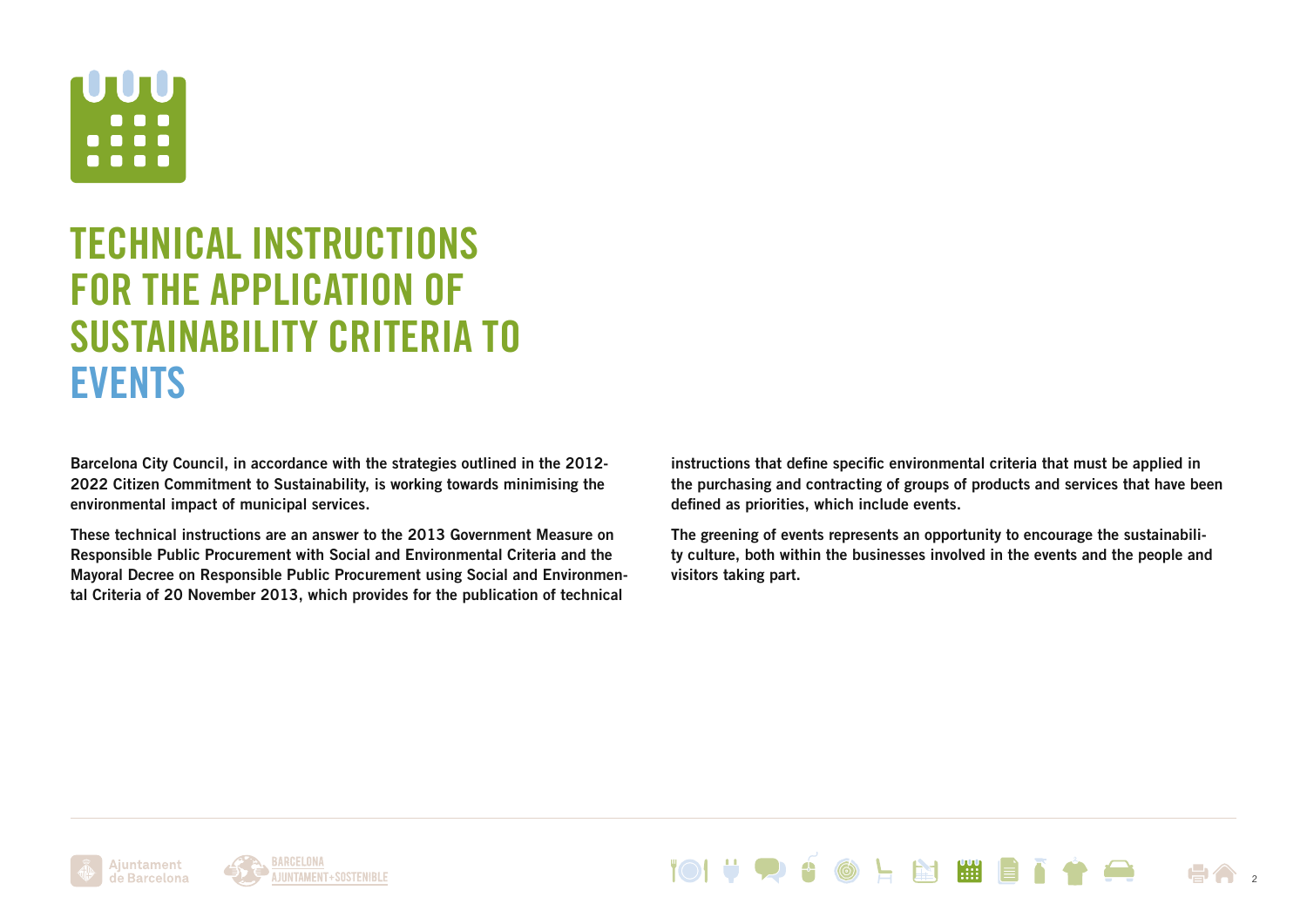

### 1 SUBJECT MATTER

These technical instructions aim to define, in accordance with the Mayoral Decree on Responsible Public Procurement using Social and Environmental Criteria, the criteria for environmental clauses in the organisation of events by the municipal administration,.

To achieve this objective, these instructions:

- a. Classify the different elements included in organising and holding events.
- b. Define the environmental criteria to be applied when organising and holding events.
- c. Establish the monitoring system.

### 2 AREA OF APPLICATION

#### 2.1 Subject area

In accordance with the Mayoral Decree on Responsible Public Procurement using Social and Environmental Criteria these instructions must be complied with in any public sector contracts signed by Barcelona City Council and its dependent organisations with the power to adjudicate (contracting authorities), whose contractual subject matter is outlined in Section 3, "Scope".

#### 2.2 Inclusion in procurement documents

All contracting bodies must comply with these instructions, and must ensure that, in all cases and according to the type of event, the corresponding environmental criteria are applied, adapting them where necessary to the characteristics of the event.

#### 2.3 Exceptions and justification report

In accordance with the Mayoral Decree on Responsible Public Procurement using Social and Environmental Criteria, the competent contracting bodies or those responsible for contracting may consider that the contract's characteristics are not suitable for including some or all of the environmental clauses set out in these instructions. In these cases, the competent contracting body will duly justify this in the procurement record, in accordance with the points set out in Section 4.2.

### 3 SCOPE

These instructions establish the sustainability criteria to be incorporated into the following elements included in the organisation and holding of an event:

- General management of the event
- Communications, dissemination and merchandising
- Cleaning and waste collection
- Catering services
- Mobility and transport
- Spaces, facilities and lodgings
- Awareness raising and training

These instructions apply both to cases where the whole of the event is contracted out (including management) and cases where only a part of the services is contracted out: catering, printing, etc.

The instructions apply to contracts relating to all types of municipal events, regardless of the area (cultural, festivals, sports, etc.), length (hours, days or weeks), frequency (one-





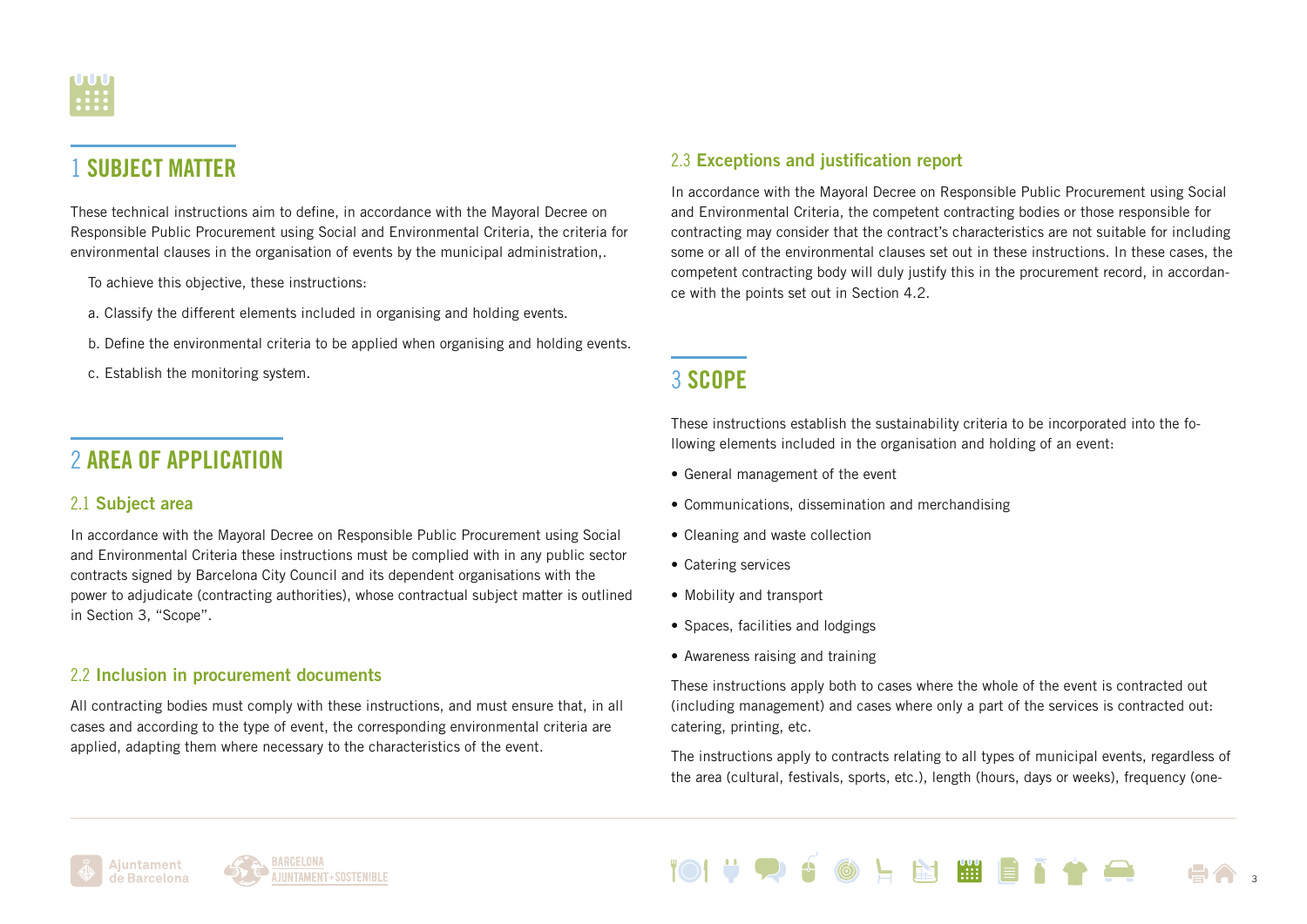

off, monthly, yearly, etc.), audience (open, limited), and size.

These instructions do not apply to events in which municipal bodies are the promoters and organisers and which, as such, do not use any external contracting for any of the elements included in the previous list, although the priorities and lines of action indicated in these instructions should inform the organisers of such events.

The instructions do not apply either to events promoted by private agents or organisations in the city that receive financial support from the City Council (through conventions, subsidies, etc.) or those where the City Council's role is purely to cede public space. In such cases, the priorities and lines of action outlined in these instructions should inform the sustainability requirements when awarding grants or permits.

### 4 PRIORITIES FOR EVENTS

#### 4.1 Priorities

In accordance with the various environmental protection commitments that Barcelona City Council subscribes to, considering the different associated environmental impact and risks, and in accordance with the other technical instructions produced as part of the 2013 Government Measure on Responsible Public Procurement with Social and Environmental Criteria and the Mayoral Decree on Responsible Public Procurement using Social and Environmental Criteria of 20 November 2013, when contracting events or any of the elements involved in the organising and holding of events, the following principles will be a priority:

- To include aspects of sustainability in all stages of the organisation and holding of the event, and to highlight the role of the Technical Secretariat, the Greening Plan and Report.
- To encourage the use of new technologies and save resources in the promotion and communication of the event. Where necessary, to guarantee the production of com-

munication elements with environmentally and socially positive qualities: recycled raw materials, from sustainable production or environmentally-friendly sources, elimination of toxic products or substances, durability or recyclability, among other things.

- To promote and consolidate good environmental practices while holding the event, in terms of cleaning, prevention and proper management of waste.
- To introduce and consolidate staple foods that are organic and fairtrade.
- To reduce the environmental impact caused by the transport involved in the organisation and holding of the event by encouraging more sustainable transport and the use of less-polluting vehicles.
- To foster other environmental improvement measures (such as reducing energy and water consumption) in the areas to be used in the event and the accommodation offered to participants.
- To guarantee environmental awareness among attendees and environmental training for the staff involved in organising and holding the event.

Given the wide range of activities and elements involved in an event that could fall under these instructions, in accordance with Section 3, "Scope", the principles set out here should apply to each case as appropriate.

#### 4.2 Justification report

The scope of these instructions is very wide, and applies to a large variety of contracts, both in type and value. Should the competent contracting body consider the priorities mentioned in the previous section, certain specifications or environmental criteria to be inapplicable, or where the contract itself is considered inappropriate for these instructions, they must indicate and detail their reasons for this in a justification report, stating as a minimum:

• The special requirements and characteristics of the event being held.





LNWEN 4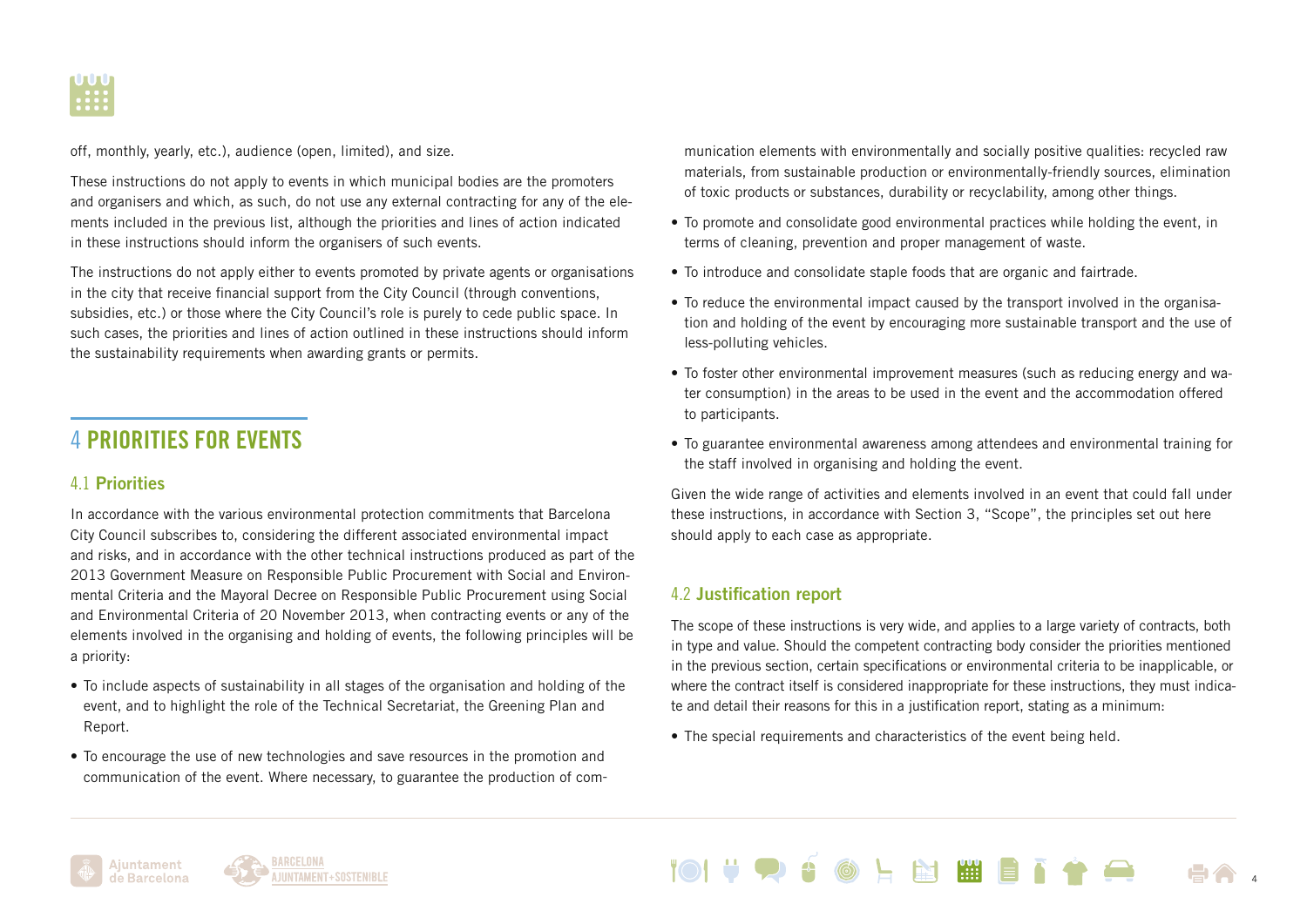

• A reasoned justification explaining the infeasability of balancing these special requirements with the environmental criteria established in each area of application.

This report will be made available to those in charge of monitoring these instructions, when required.

### 5 ENVIRONMENTAL CRITERIA FOR EVENTS

Given that the scope and form of municipal events can be so wide ranging, these instructions offer a list of criteria for each of the different areas of action from a sustainability perspective, to be included in contracts for the services that are required when holding such events.

#### 5.1 Criteria for general event management

#### Event greening plan and sustainability report

In the case the general management of the event is outsourced, the contracting body will require the creation of an action or environmental management plan when the event planning begins that will direct the organisation and execution of the event.

This plan must take into account all the thematic areas involved in these instructions and which are listed in the Appendix, as long as they are included in the organisation and holding of the event.

Additionally, in order to set out the environmental results of the event and to report on them, the contracting body will require an environmental report on the event with the content defined in the plan (see Appendix) after the event.

In order to calculate the sustainability indicators, the municipal body or Technical Secretariat will gather the necessary data throughout the event, either directly or through the contracted companies.

#### Selecting the Technical Secretariat

When selecting the company to carry out some or all of the event organisation and management tasks, the contracting body will require the company to have experience in implementing the environmental and social dimension in the organisation of similar events.

#### Compensating for emissions associated to transport

The municipal body may demand:

- $\bullet$  The calculation of CO<sub>2</sub> emissions associated with the journeys made by participants from the location of origin to the location of the event, and from the place of residence or accommodation to the event site.
- The establishment of an access point where participants and visitors can find information and make voluntarily compensations for the CO<sub>2</sub> emissions associated with their journey to the location of the event.

#### 5.2 Communications, dissemination and merchandising

In cases where the event promoters make one of the types of contracts included within the scope of the Technical Instructions for the Application of Sustainability Criteria to Communication Elements, that part of the event must comply with the sustainability criteria established in Section 5 of said instructions for the acquisition or procurement of communication services.

In cases where the event promoters make a general contract for all the event, including the design, production, distribution or installation of communication elements by the

图画自己

5



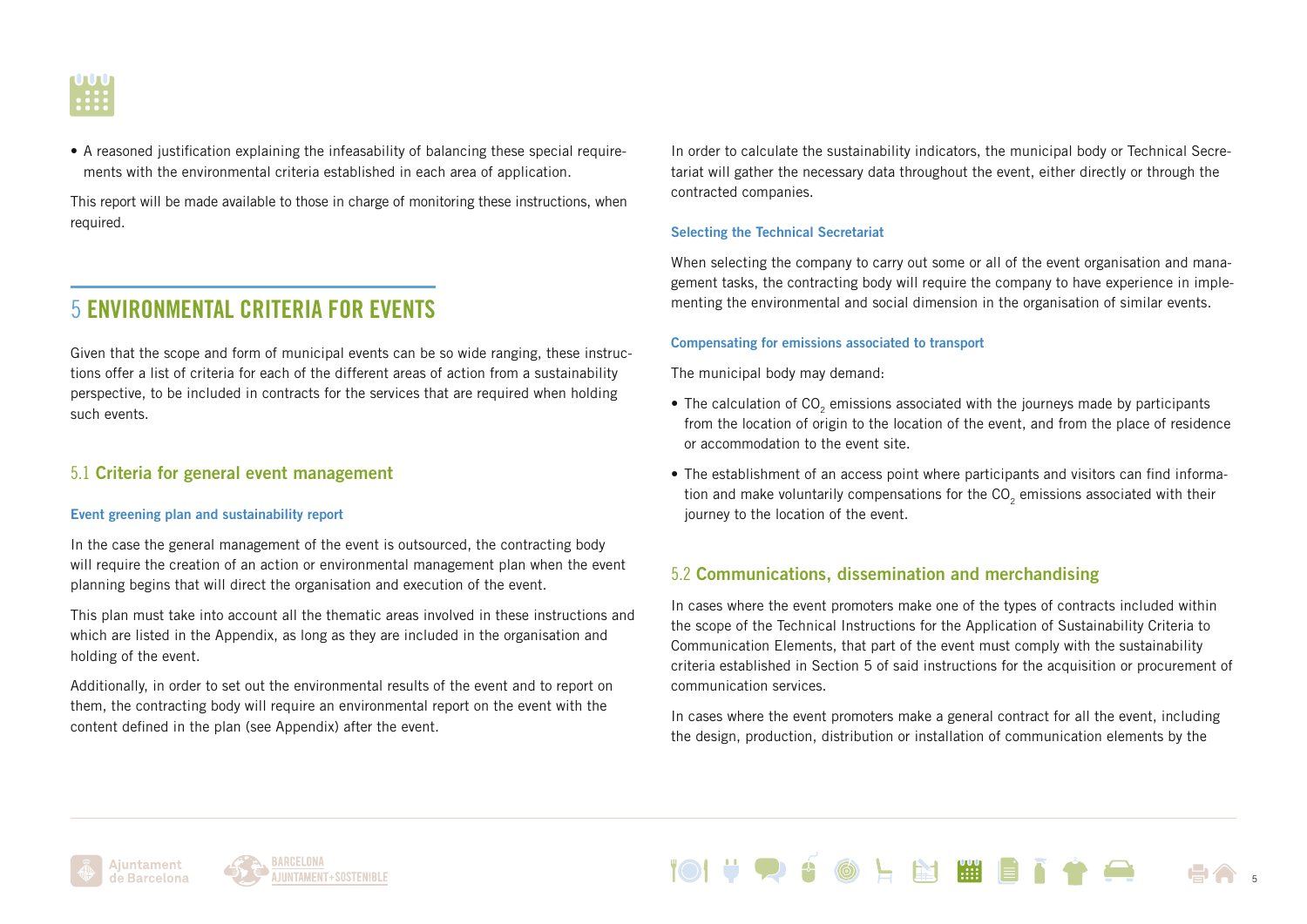

successful tenderer, said company must comply with the sustainability criteria established in Section 6 of the Technical Instructions for the Application of Sustainability Criteria to Communication Elements in relation to the contracting of other types of services involving communications.

#### 5.3 Cleaning and waste collection

#### Collection of waste from sites and facilities

In cases where the event promoters make a contract for cleaning and waste collection at areas or facilities that are comparable or similar to administrative buildings, said part of the event must comply with the sustainability criteria established in Section 5 of the Technical Instructions for the Application of Sustainability Criteria to Cleaning and Separate Waste Collection in Buildings.

In cases where the event promoters make a general contract for all of the event which includes the cleaning and waste removal from site and facilities that are comparable or similar to administrative buildings, said part of the event must comply with the sustainability criteria established in Section 6 of the Technical Instructions for the Application of Sustainability Criteria to Cleaning and Separate Waste Collection in Buildings:

- General environmental criteria of the service relating to the use of cleaning products, selective waste collection and the criteria for waste prevention.
- Criteria for products, in relation to paper/cellulose products, chemical cleaning products and handwash soap.

#### Cleaning public spaces

The municipal body or technical secretariat, must guarantee compliance with the selective waste collection, as laid out in the municipal recycling model, without prejudice to the event.

To this end, the organisers may contact those responsible for the cleaning service in the district or the city cleaning service in order to coordinate the cleaning tasks and selective waste collection of waste generated during the event. Alternatively, the organisers may reach agreements with waste recoverers for particular parts or specific materials to be collected in cases where most of the waste produced will be of particular types.

### 5.4 Catering services

In cases where the event promoters make a one-off catering contract, this part of the event must comply with the sustainability criteria established for one-off catering services in the Technical Instructions for the Application of Sustainability Criteria in Food Services in relation to:

- The source and quality of products
- Dishware, cutlery and tableware
- The cleaning of facilities, management and prevention of waste
- Training

#### 5.5 Mobility and transport

#### Vehicle services (with or without driver)

In cases where the event promoters make a general contract for the entire event which includes the use of vehicles, this part of the contract must include the sustainability criteria established in the Technical Instructions for the Application of Sustainability Criteria to Vehicles with regard to the contracting of services involving the use of vehicles, covering:

- Efficient driving
- The environmental quality of the fleet
- The age of the fleet





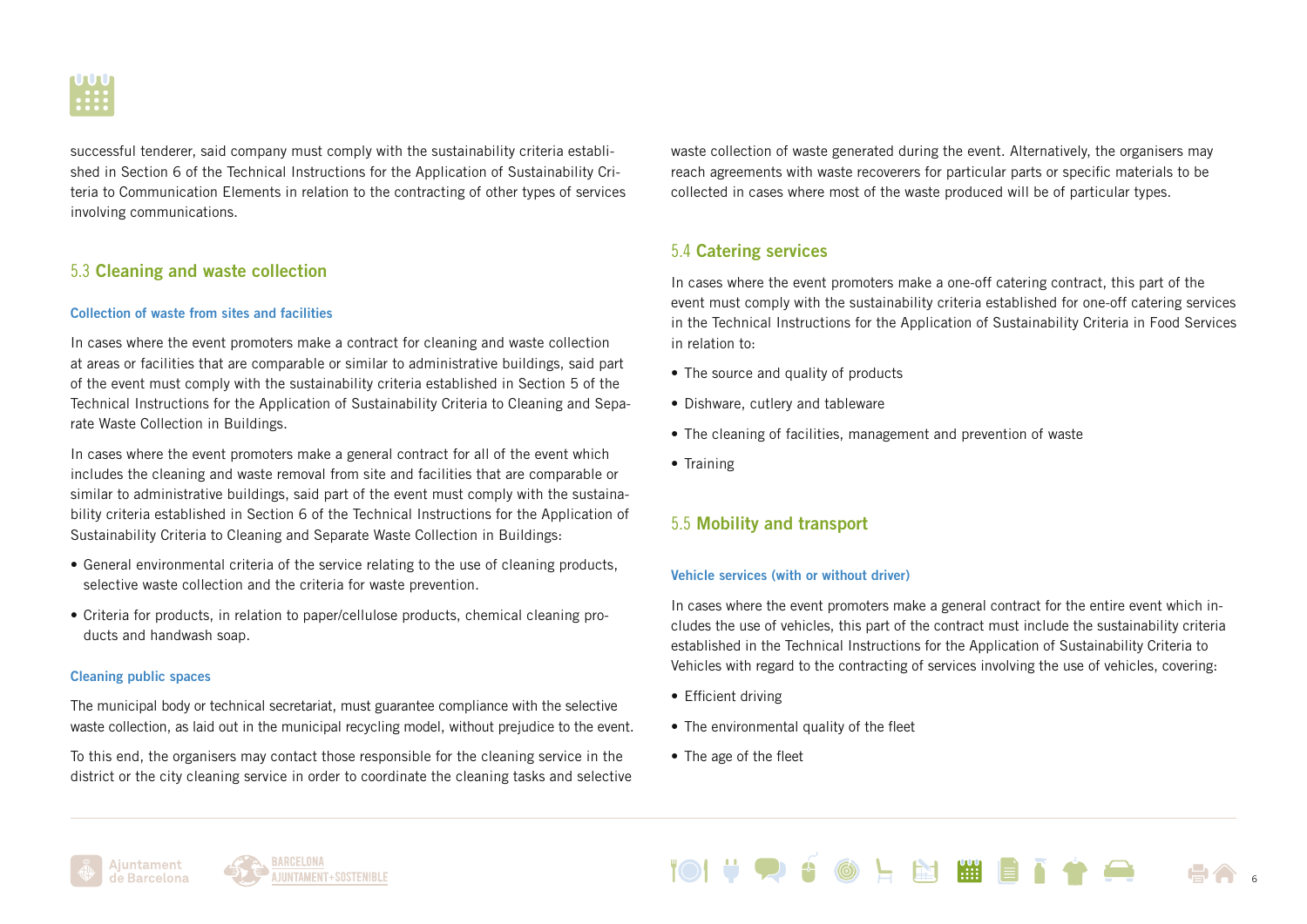

#### Bus services

In the case of contracting a bus service, the municipal body or technical secretariat will consider the option of hiring or assigning vehicles using alternative or low-emissions engines. If there are no assigned vehicles available exclusively for the service, the contracting body may evaluate transport fleets that comply with the environmental criteria on transport fleet management as defined in the Catalan ecolabel (or equivalent) for vehicle fleets, covering fleet management, efficient driving, vehicle maintenance, vehicle age, low emission vehicles and other environmentally-friendly actions.

#### 5.6 Additional environmental criteria

When appropriate, the contracting body may consider including the following criteria for environmental improvement of the event:

#### Fostering sustainable mobility

The contracting authority may consider as award criteria, when appropriate, that the successful tenderer for the management of the event carries out measures to reduce travel associated with the event and encourages less-polluting means of transport:

- Reduction in total number of journeys by:
	- · Using videoconferences for some or all of the sessions.
	- · Live-streaming of the event via television or internet.
- Fostering the use of public transport by:
	- · Distributing free or discounted public transport cards among attendees.
	- · Putting up signs locating the nearest public transport stations and stops.
	- · Agreeing public transport discounts for long journeys.
- Fostering the use of bicycles by:
	- · Distributing cards to allow attendees to use the Bicing service on the day of the event.
	- · Installing secure additional bike parking stations for participants and visitors.
- Fostering the shared use of private transport by:
	- · Promoting the use of shared private vehicles through links to specialised websites such as [www.compartir.org](http://www.compartir.org) or through the event's own media.
	- · Restricting access to parking for high-occupancy vehicles.

The specific measures will be agreed upon with the contracting body and will be communicated to all parties (participants, visitors, contracted companies and staff) through the various event media formats (invitations, leaflets, website, social network, etc.).

#### Event site

In appropriate cases, the contracting body may evaluate companies bidding for the management and holding of the event which incorporate the following requirements relating to the space or facilities used to hold the event:

- It is easily accessible via public transport.
- It offers an environmental management policy and system that is standardised and accredited (such as EMAS, ISO 14.001, the Catalan ecolabel…) or, alternatively, offering clear evidence of environmental management measures: lighting saving systems, HVAC systems and water consumption, use of natural light, independent control of lighting in different areas, efficient lights, motion sensors, water flow reduction, selective waste collection, and so on.

The contracting body will require site managers to provide data on the consumption of water and light, and the generation of waste caused by the event at the end of the event.

N WEN

7



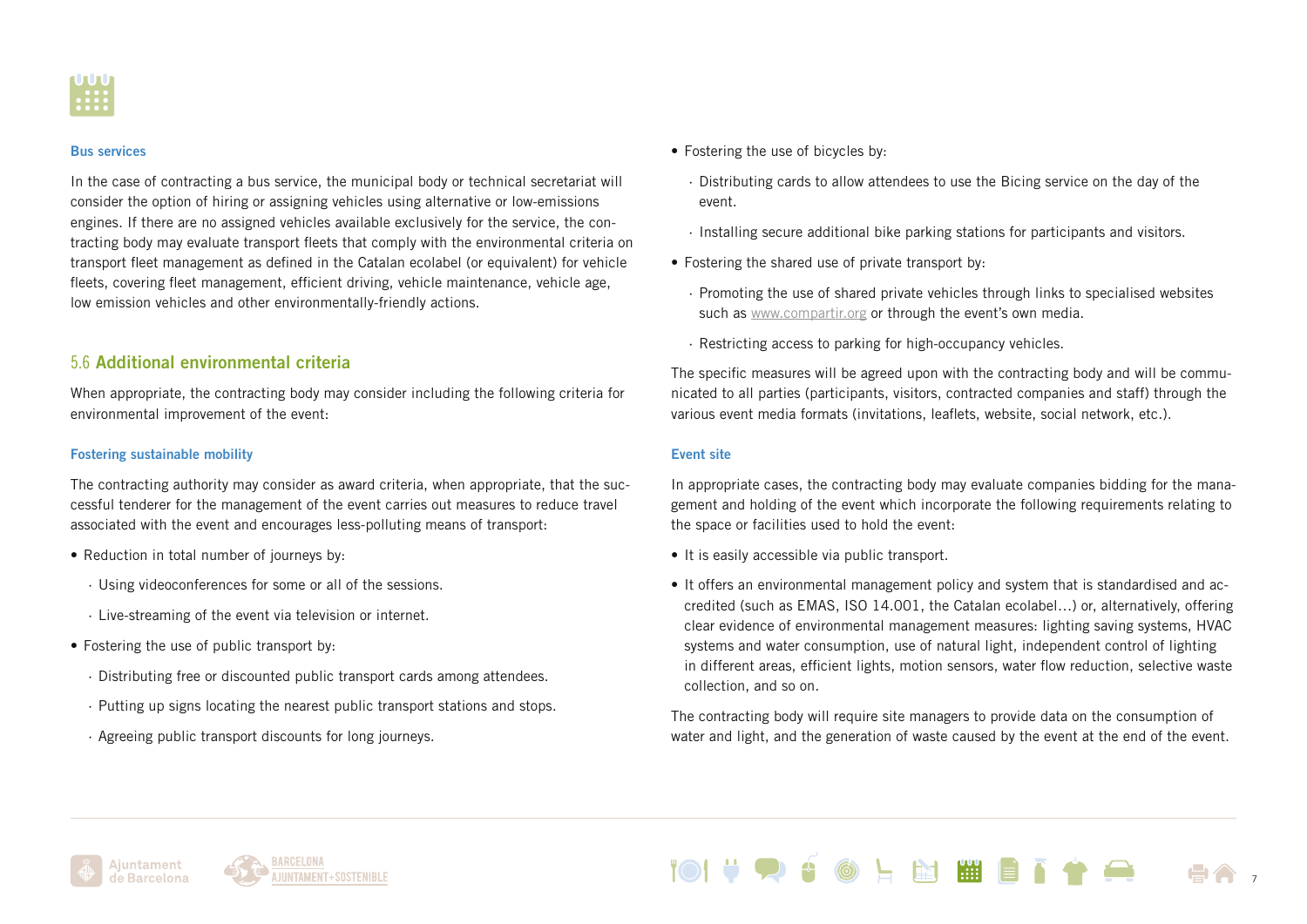

#### Temporary sites

When appropriate, the contracting body may evaluate companies bidding for the management and holding of the event which incorporate the following requirements regarding temporary sites:

- Efficient lighting systems (such as LED), both for general lighting and for spotlights or other occasional lighting elements.
- Generators with low sound emissions.
- Physical structures (stages, stands, tents, etc.) that are not disposable, based on the installation or renting of pre-existing structures. If new structures are used, options guaranteeing or encouraging later reuse are to be considered.

#### Accommodation

When appropriate, the contracting body may evaluate companies bidding for the management or execution of the event which offer hotels or accommodation to event speakers or guests, and when it offers participants information on available hotels or accommodation, that these should comply, when possible, with the following requirements:

- They are easily accessible via public transport.
- They are located near or are well connected to the event location (within a radius of 15 minutes on foot, bicycle or public transport).
- They have an environmental management policy and system that is standardised and accredited (such as EMAS, ISO 14001 Catalan ecolabel…) or, alternatively, they demonstrate clear evidence of environmental management measures.

#### Information for participants and visitors

Where appropriate, the contracting body may evaluate companies bidding for the management and execution of the event which guarantee that the main channels of communication and dissemination for the event (website, leaflets, tannoy systems, etc.) include messages related to the sustainability aspects involved in the event, such as sustainable transport or prevention and selective waste collection, in order to foster awareness and encourage collaboration from participants or visitors.

They should also guarantee the publication of the final sustainability results of the event.

#### Training the parties involved in holding the event

When appropriate, the contracting body may evaluate companies bidding for the management and execution of the event which guarantee the parties involved receive training at the start of their tasks on the environmental practices they must apply during the event in order to comply with the Greening Plan. The staff involved should include:

- Staff working on stands and other information areas.
- Voluntary and support staff.
- Catering staff.
- Staff involved in rooms, maintenance, HVAC systems.
- Cleaning staff

### 6 MONITORING SYSTEM

In accordance with the Mayoral Decree on Responsible Public Procurement using Social and Environmental Criteria, the person responsible for the contract will ensure that the awarded company complies with and executes the environmental clauses included in the specifications. While those managing the + Sustainable City Council Programme do not have an automated system to monitor the environmental aspects of contracts, the person responsible for the contract will supply the following information via the email address [ajuntamentsostenible@bcn.cat:](mailto:?subject=)





NHET 8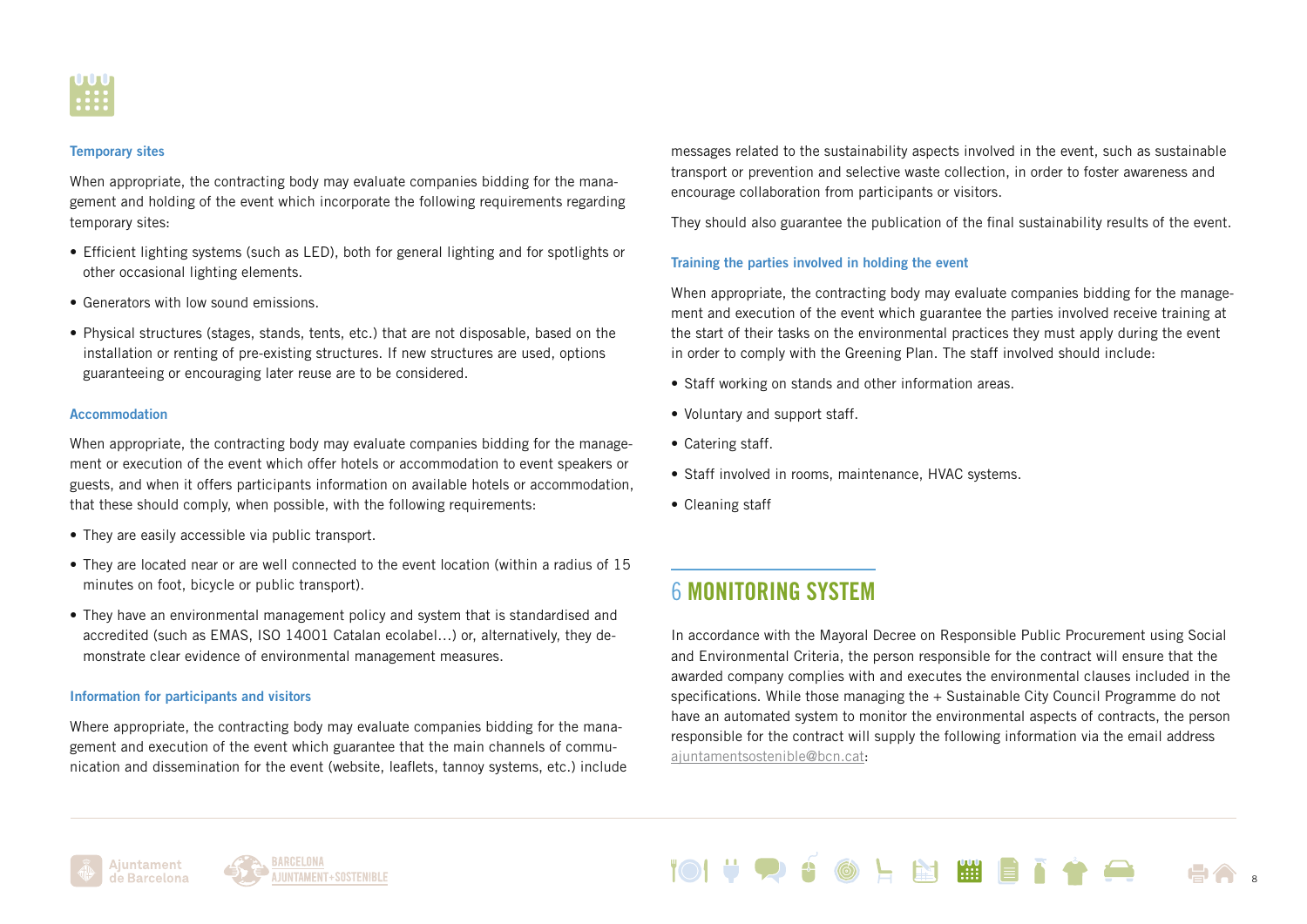

- Procurement documents
- A copy of the adjudication report with information on the environmental criteria and the corresponding evaluation.

Additionally, those managing the + Sustainable City Council Programme, together with the services in charge of coordinating and organising events in the city, will establish which events are a priority and will work together to oversee and monitor the Greening Plan and Report for these events.

Those managing the + Sustainable City Council Programme may request additional information from the contracting body.

### 7 TRANSITIONAL REGULATIONS / ENTRY INTO FORCE

These instructions will enter into force 6 months after being published.

These instructions are not applicable to call for tenders that are already open or concluded, nor to approved procurement documents or to call for tenders pending resolution that are dated prior to these instructions coming into force.





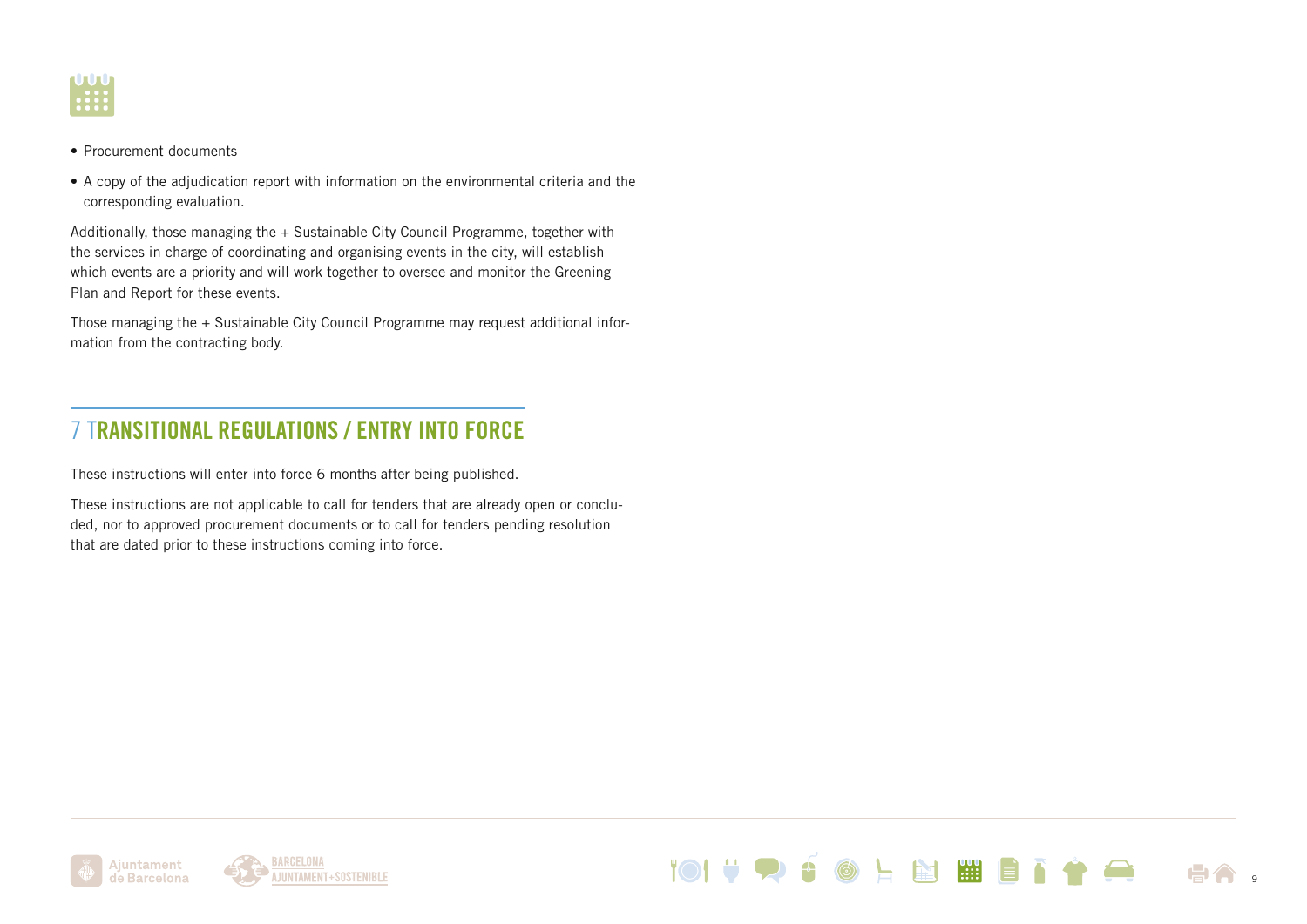### APPENDIX THEMATIC AREAS TO BE INCLUDED IN THE ENVIRONMENTAL PLAN AND REPORT FOR EVENTS

| Criteria for general event management                                                                     | Sí | <b>No</b> | <b>NA</b> |
|-----------------------------------------------------------------------------------------------------------|----|-----------|-----------|
| Definition of the Event Greening Plan                                                                     |    |           |           |
| Creation of the Event Sustainability Report                                                               |    |           |           |
| Environmental experience of the technical secretariat                                                     |    |           |           |
| CO <sub>2</sub> emissions compensation                                                                    |    |           |           |
| <b>Communications, dissemination and merchandising</b>                                                    |    |           |           |
| Compliance with the technical instructions for the greening of communication elements                     |    |           |           |
| <b>Cleaning and waste collection</b>                                                                      |    |           |           |
| Compliance with the technical instructions for the greening of cleaning and waste separation in buildings |    |           |           |
| Separation of waste in public areas                                                                       |    |           |           |
| <b>Catering services</b>                                                                                  |    |           |           |
| Compliance with the technical instructions for the greening of food services for one-off catering         |    |           |           |